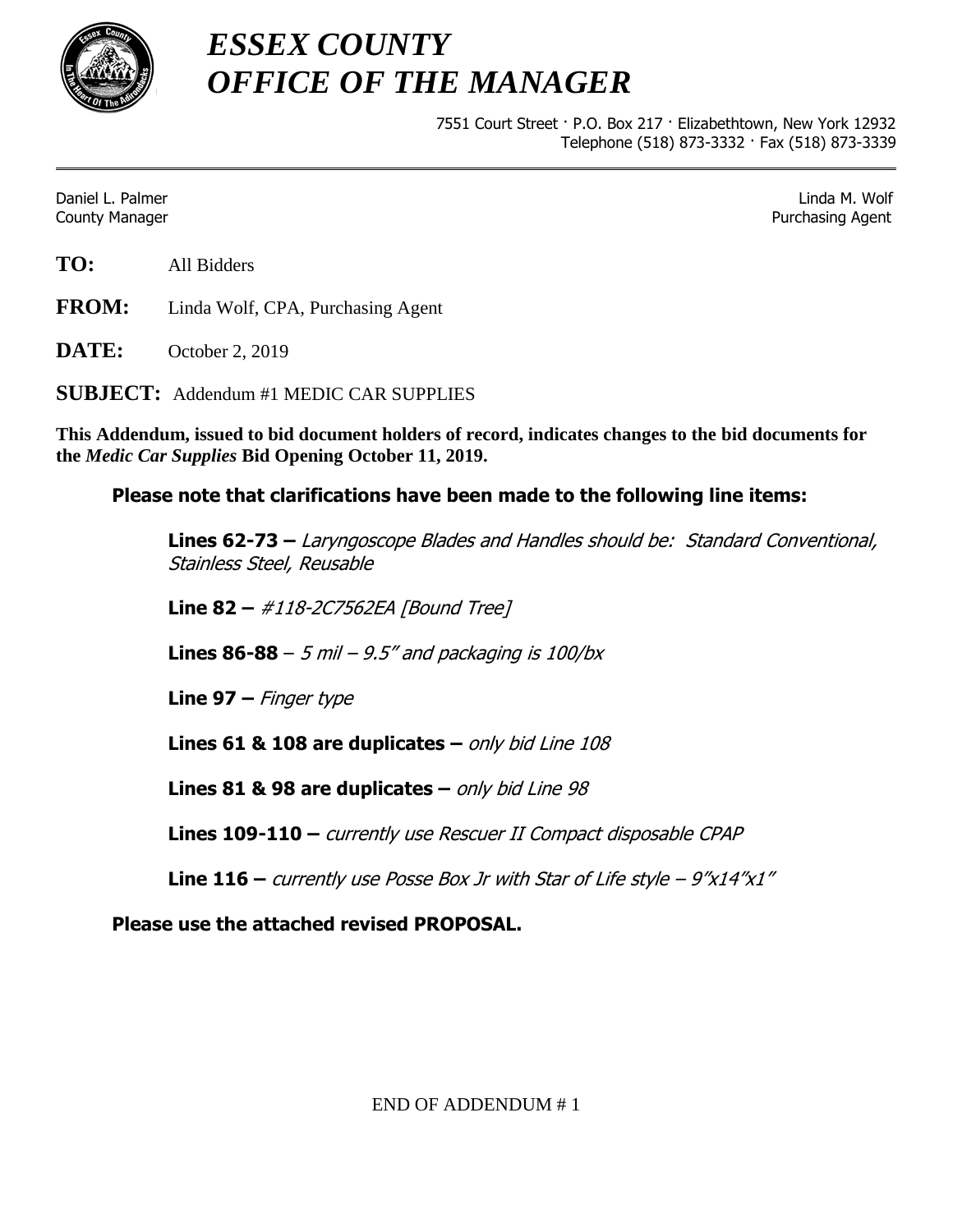## **PROPOSAL MEDIC CAR SUPPLIES**

\_\_\_\_\_\_\_\_\_\_\_\_\_\_\_\_\_\_\_\_\_\_\_\_\_\_\_\_\_\_\_\_\_\_\_\_\_\_\_\_\_\_\_ proposes to furnish the Medic Car Supplies per the Bid Specifications to be ordered on an as needed basis for the following amounts:

|                | <b>DESCRIPTION</b>                                                                          | <b>UOM</b> | QTY            | <b>UNIT PRICE</b> | <b>TOTAL</b> |
|----------------|---------------------------------------------------------------------------------------------|------------|----------------|-------------------|--------------|
| 1              | 4"x4" Gauze sponge, sterile                                                                 | 25/Box     | 2              |                   |              |
| $\overline{2}$ | 1" tape, non paper, 10 yd                                                                   | 12/Box     | 1              |                   |              |
| 3              | 3" tape, non paper 10 yd                                                                    | 4/Box      | 1              |                   |              |
| 4              | 1" tape, paper or non latex 10 yd                                                           | 12/Box     | 1              |                   |              |
| 5              | 2" conforming kling (individually wrapped roll)                                             | Each       | 10             |                   |              |
| 6              | 4" conforming kling (individually wrapped roll)                                             | Each       | 10             |                   |              |
| $\overline{7}$ | 10"x30" trauma dressing                                                                     | Each       | $\overline{4}$ |                   |              |
| 8              | 5"x9" combine pad                                                                           | 20/Box     | 1              |                   |              |
| 9              | Trauma Shear - 5.5 in                                                                       | Each       | 4              |                   |              |
| 10             | Triangular bandages - 40"x40"x56"                                                           | Each       | 10             |                   |              |
| 11             | Normal saline 500cc bottle                                                                  | Each       | $\overline{2}$ |                   |              |
| 12             | Halo chest seal                                                                             | $2$ /Pkg   | 1              |                   |              |
| 13             | 60"x90" Burn sheet                                                                          | Each       | $\overline{2}$ |                   |              |
| 14             | <b>Emergency Obstetrical Kit</b>                                                            | Each       | 1              |                   |              |
| 15             | Infant BP Cuff                                                                              | Each       | 1              |                   |              |
| 16             | Child BP Cuff                                                                               | Each       | $\mathbf{1}$   |                   |              |
| 17             | Adult BP Cuff                                                                               | Each       | 1              |                   |              |
| 18             | Large Adult BP Cuff                                                                         | Each       | $\mathbf{1}$   |                   |              |
| 19             | Dual Head Stethoscope (single tube)                                                         | Each       | 1              |                   |              |
| 20             | Pediatric Stifneck extrication collar by Laerdal                                            | Each       | $\overline{2}$ |                   |              |
| 21             | Adult Stifneck extrication collar by Laerdal                                                | Each       | 3              |                   |              |
| 22             | Berman Oral Airway kit, pediatric through adult sizes size<br>00 to 6 (colored)             | Each       | $\overline{2}$ |                   |              |
| 23             | Pediatric Bag Valve Mask with neonate, infant and toddler<br>masks - #2442-614 [Bound Tree] | Each       | 1              |                   |              |
| 24             | Adult Bag Valve Mask with small, medium and large masks<br>#520614000 [Bound Tree]          | Each       | $\overline{2}$ |                   |              |
| 25             | Adult Nasal Cannula - latex free                                                            | Each       | 5              |                   |              |
| 26             | Pediatric Nasal Cannula - latex free                                                        | Each       | $\overline{2}$ |                   |              |
| 27             | Adult Non Rebreather Oxygen Mask - latex free                                               | Each       | 5              |                   |              |
| 28             | Pediatric Non Rebreather Oxygen Mask - latex free                                           | Each       | $\overline{2}$ |                   |              |
| 29             | Portable manual handheld suction - #2222-70000 [Bound<br>Tree]                              | Each       | 1              |                   |              |
| 30             | Disposable penlights                                                                        | 6/Pkg      | 1              |                   |              |
| 31             | 3.0 Endotracheal Tube - cuffed                                                              | Each       | $\overline{2}$ |                   |              |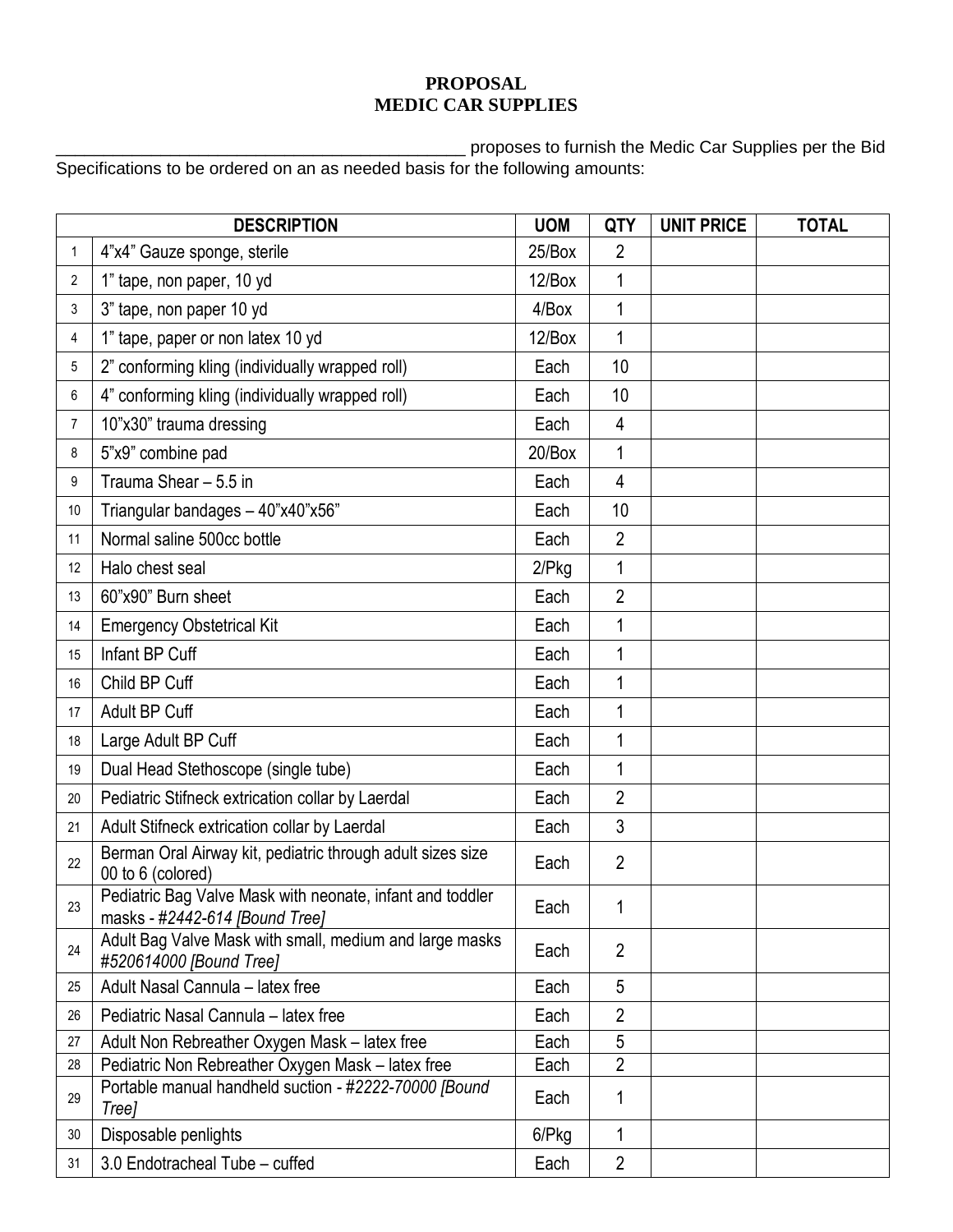| 32 | 3.5 Endotracheal Tube - cuffed                                                             | Each | 2              |                        |  |
|----|--------------------------------------------------------------------------------------------|------|----------------|------------------------|--|
| 33 | 4.0 Endotracheal Tube - cuffed                                                             | Each | $\overline{2}$ |                        |  |
| 34 | 4.5 Endotracheal Tube - cuffed                                                             | Each | $\overline{2}$ |                        |  |
| 35 | 5.0 Endotracheal Tube - cuffed                                                             | Each | $\overline{2}$ |                        |  |
| 36 | 5.5 Endotracheal Tube - cuffed                                                             | Each | $\overline{2}$ |                        |  |
| 37 | 6.0 Endotracheal Tube - cuffed                                                             | Each | $\overline{2}$ |                        |  |
| 38 | 6.5 Endotracheal Tube - cuffed                                                             | Each | 3              |                        |  |
| 39 | 7.0 Endotracheal Tube - cuffed                                                             | Each | 3              |                        |  |
| 40 | 7.5 Endotracheal Tube - cuffed                                                             | Each | $\mathfrak{Z}$ |                        |  |
| 41 | 8.0 Endotracheal Tube - cuffed                                                             | Each | $\overline{2}$ |                        |  |
| 42 | 8.5 Endotracheal Tube - cuffed                                                             | Each | $\overline{2}$ |                        |  |
| 43 | 9.0 Endotracheal Tube - cuffed                                                             | Each | $\overline{2}$ |                        |  |
| 44 | 6 french intubation stylette                                                               | Each | 1              |                        |  |
| 45 | 10 french intubation stylette                                                              | Each | $\overline{2}$ |                        |  |
| 46 | 14 french intubation stylette                                                              | Each | $\overline{2}$ |                        |  |
| 47 | 15 french ET Introducer (Bougie)                                                           | Each | $\overline{2}$ |                        |  |
| 48 | Pediatric ET Introducer (Bougie)                                                           | Each | $\mathbf{1}$   |                        |  |
| 49 | King LTS-D Superglottic Airway Kit - size 1                                                | Each | $\mathbf 1$    |                        |  |
| 50 | King LTS-D Superglottic Airway Kit - size 2                                                | Each | $\mathbf{1}$   |                        |  |
| 51 | King LTS-D Superglottic Airway Kit - size 3                                                | Each | $\overline{2}$ |                        |  |
| 52 | King LTS-D Superglottic Airway Kit - size 4                                                | Each | $\overline{2}$ |                        |  |
| 53 | King LTS-D Superglottic Airway Kit - size 5                                                | Each | $\overline{2}$ |                        |  |
| 54 | Thomas ET Tube Holder - Adult                                                              | Each | $\overline{2}$ |                        |  |
| 55 | Thomas ET Tube Holder - Pediatric                                                          | Each | 1              |                        |  |
| 56 | 3.25"x 14 guage Decompression Needle                                                       | Each | 2              |                        |  |
| 57 | Pedi Tape - Pediatric Emergency Measuring Tape                                             | Each | 1              |                        |  |
| 58 | King Vision - LED Video Laryngoscope Kit                                                   | Each | $\mathbf{1}$   |                        |  |
| 59 | KED - Extrication Device - #15327 [Bound Tree]                                             | Each | 1              |                        |  |
| 60 | Smart Triage Pack - #72022 [Bound Tree]                                                    | Each | 1              |                        |  |
| 61 | Oxygen Regulator 0-25 Ipm with DISS Connection                                             | Each | $\overline{1}$ | Duplicate see line 108 |  |
| 62 | <b>Standard Conventional Stainless Steel Reusable</b><br>Laryngoscope Handle - medium size | Each | 1              |                        |  |
| 63 | <b>Standard Conventional Stainless Steel Reusable</b><br>Laryngoscope Handle - small size  | Each | 1              |                        |  |
| 64 | Macintosh Laryngoscope Blade - Size 0                                                      | Each | 1              |                        |  |
| 65 | Macintosh Laryngoscope Blade - Size 1                                                      | Each | 1              |                        |  |
| 66 | Macintosh Laryngoscope Blade - Size 2                                                      | Each | 1              |                        |  |
| 67 | Macintosh Laryngoscope Blade - Size 3                                                      | Each | 1              |                        |  |
| 68 | Macintosh Laryngoscope Blade - Size 4                                                      | Each | 1              |                        |  |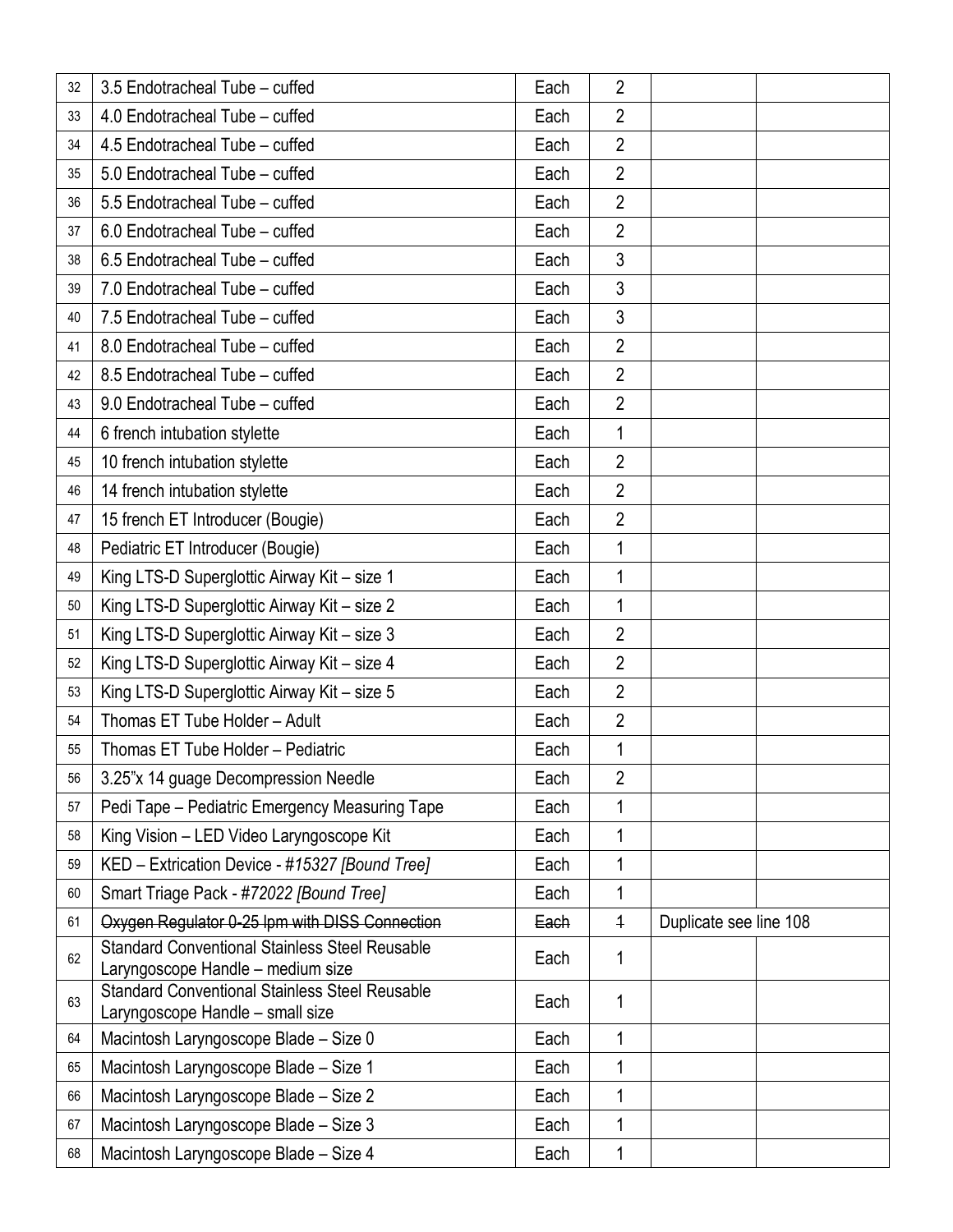| 69     | Miller Laryngoscope Blade - Size 0                               | Each      | 1               |                       |
|--------|------------------------------------------------------------------|-----------|-----------------|-----------------------|
| $70\,$ | Miller Laryngoscope Blade - Size 1                               | Each      | $\mathbf{1}$    |                       |
| 71     | Miller Laryngoscope Blade - Size 2                               | Each      | 1               |                       |
| 72     | Miller Laryngoscope Blade - Size 3                               | Each      | 1               |                       |
| 73     | Miller Laryngoscope Blade - Size 4                               | Each      | 1               |                       |
| 74     | Tactical Tourniquet (prefer orange)                              | Each      | $6\phantom{1}6$ |                       |
| 75     | Magill Forceps Adult                                             | Each      | 1               |                       |
| 76     | Magill Forceps Child)                                            | Each      | 1               |                       |
| 77     | 10 cc Syringe                                                    | Each      | $\overline{4}$  |                       |
| 78     | <b>IV Prep Kits</b>                                              | Each      | 8               |                       |
| 79     | Micro Drip Set (60 gtt)                                          | Each      | $\overline{4}$  |                       |
| 80     | Macro Drip Set (10 or 15 gtt)                                    | Each      | 6               |                       |
| 81     | <b>Extension Set</b>                                             | Each      | 8               | Duplicate see line 98 |
| 82     | Buretrol Set - #118-2C7562EA [Bound Tree]                        | Each      | 1               |                       |
| 83     | Normal Saline 0.9% (100 ml bags)                                 | Each      | $\mathfrak{Z}$  |                       |
| 84     | Normal Saline 0.9% (1000 ml bags)                                | Each      | 3               |                       |
| 85     | Sharps Shaft Transportable Container - 6.37"x1.22" - clear       | Each      | $6\phantom{1}$  |                       |
| 86     | Gloves (latex free exam gloves) $- X$ -Large $- 5$ mil $- 9.5$ " | 100/Bx    | 1               |                       |
| 87     | Gloves (latex free exam gloves) – Large – 5 mil – $9.5$ "        | 100/Bx    | $\overline{2}$  |                       |
| 88     | Gloves (latex free exam gloves) - Medium - 5 mil - $9.5$ "       | 100/Bx    | 1               |                       |
| 89     | Cold Packs $-6"x8.25"$                                           | 24/Case   | 1               |                       |
| 90     | Hot Packs - 5"x9"                                                | 24/Case   | 1               |                       |
| 91     | Emesis Bags - 1,000cc - Standard                                 | $25$ /Pkg | 1               |                       |
| 92     | Glucometer - 20-600mg/dL range - #2761-53010 [Bound]<br>Tree]    | Each      | 1               |                       |
| 93     | Test Strips - #2763-53050 [Bound Tree]                           | 50/Box    | 1               |                       |
| 94     | Test Solution (2 bottles) - #2762-53060 [Bound Tree]             | $1/P$ kg  | 1               |                       |
| 95     | Fixed Depth Safety Lancets - 26ga x 1.8mm D                      | Box       | 1               |                       |
| 96     | Nasal Airways                                                    | Kit       | 1               |                       |
| 97     | Pulse Oximeter - Finger                                          | Each      | 1               |                       |
| 98     | IV Extension set $-8$ in                                         | Each      | 8               |                       |
| 99     | 3cc luer lock tip syringe without needle                         | Each      | 15              |                       |
| 100    | 5cc luer lock tip syringe without needle                         | Each      | 15              |                       |
| 101    | SafetyGlide Safety hypodermic Needle 18ga x 1 1/2"               | Each      | 10              |                       |
| 102    | SafetyGlide Safety hypodermic Needle 21ga x 1 1/2"               | Each      | 10              |                       |
| 103    | SafetyGlide Safety hypodermic Needle 25ga x 1"                   | Each      | 10              |                       |
| 104    | Oxygen/Trauma Bag - IronDuck Breathsaver                         | Each      | 1               |                       |
| 105    | Ferno Professional ALS Bag 22"x12"x15"                           | Each      | $\mathbf{1}$    |                       |
| 106    | Nebulizer with mask - Pediatric                                  | Each      | $\overline{2}$  |                       |